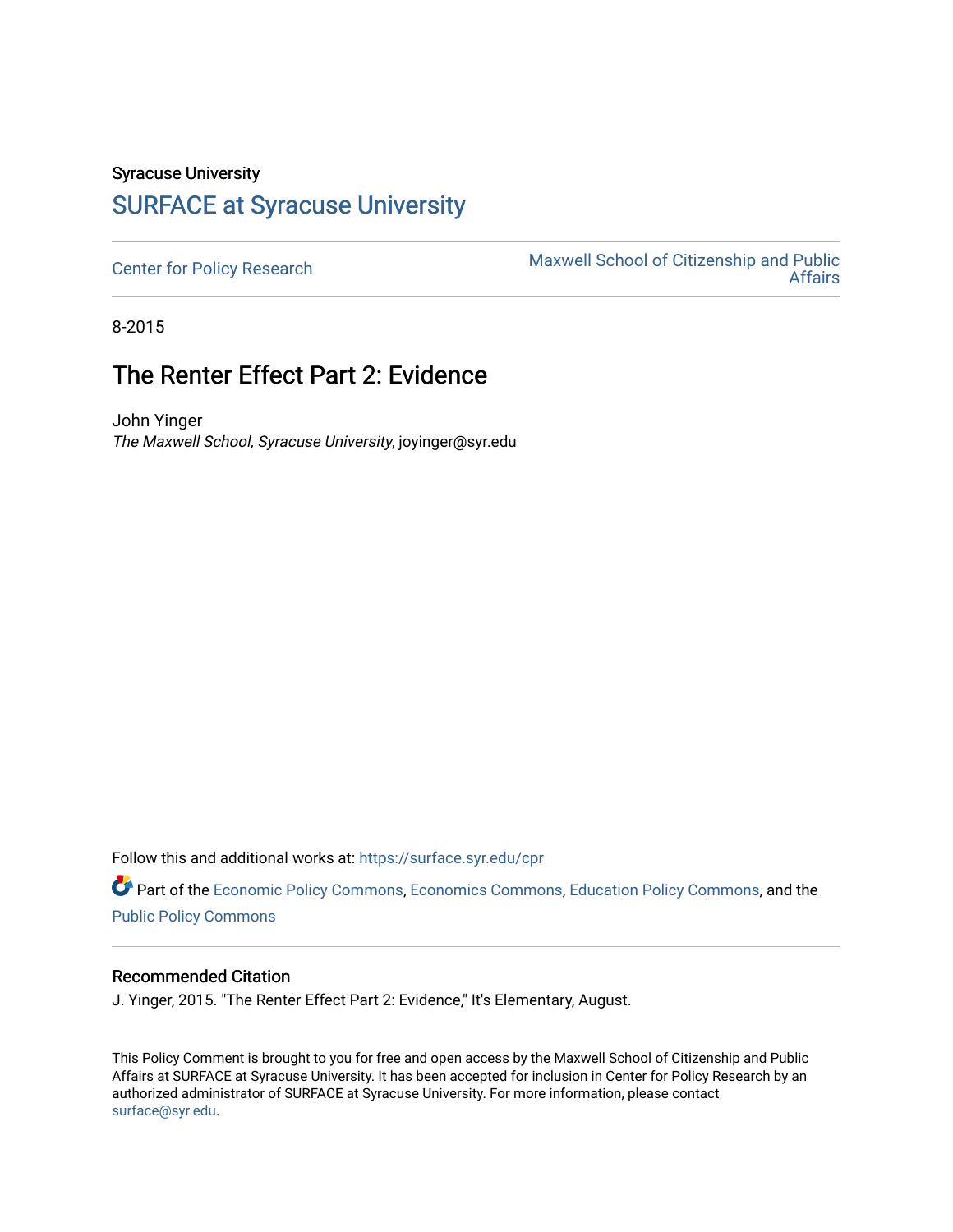

A Monthly Column by EFAP Director John Yinger August 2015

## **The Renter Effect Part 2: Evidence**

This is the second of three columns about the "renter effect," which is defined as a higher demand for local public services from renters than from owners with the same income and preferences due to the relatively low tax price that renters face. This column explores the evidence concerning the existence of this effect.

A recent study by Eric Bruner, Stephen Ross, and Becky Simonson, henceforth BRS, begins with a strong claim: "Studies that analyze the demand for local public services consistently find that renters tend to be more supportive of public spending than homeowners. Indeed, the finding is so pervasive that Wallace Oates dubbed it the 'renter effect."<sup>1</sup> The purpose of this column is to evaluate the credibility of this claim.

According to BRS (p. 38), "the largest group" of renter-effect studies, "estimates demand functions for local public services by regressing per capita local expenditures on community income, the tax price associated with the property tax, and a set of controls that includes either the fraction of renters or the fraction of homeowners." These are the studies surveyed in the article by Oates.[2](#page-1-0)

A demand function expresses the quantity demanded for a good or service as a function of the price of the good or service along with the income and preferences of the relevant consumer. For a public service, the "quantity" is usually measured with some index of the service level, such as a test score passing rate in the case of public education. Public services are not, of course, sold in the market place, so the "price" or a public service is called a "tax price." As discussed in my previous column, a tax price for public services financed by the property tax has two parts: a household's tax share and the community's marginal cost of providing another

 $\overline{a}$ 

<span id="page-1-0"></span><sup>2</sup> BRS also consider some studies based on survey evidence and examine additional survey evidence themselves. Additional survey evidence is analyzed by H. Spencer Banzhaf and Wallace E. Oates, "On Fiscal Illusion in Local Public Finance: Re-Examining Ricardian Equivalence and the Renter Effect," *National Tax Journal*, September 2013, pp. 511–540. This type of evidence is beyond the scope of this column.

<sup>&</sup>lt;sup>1</sup> Eric J. Brunner, Stephen L. Ross, and Becky K. Simonsen, "Homeowners, Renters and the Political Economy of Property Taxation," *Regional Science and Urban Economics*, July 2015, pp. 38–49. The Oates study to which they refer is the one referenced in my previous column: Wallace E. Oates, "Property Taxation and Local Public Spending: The Renter Effect," *Journal of Urban Economics*, May 2005, pp. 419–431.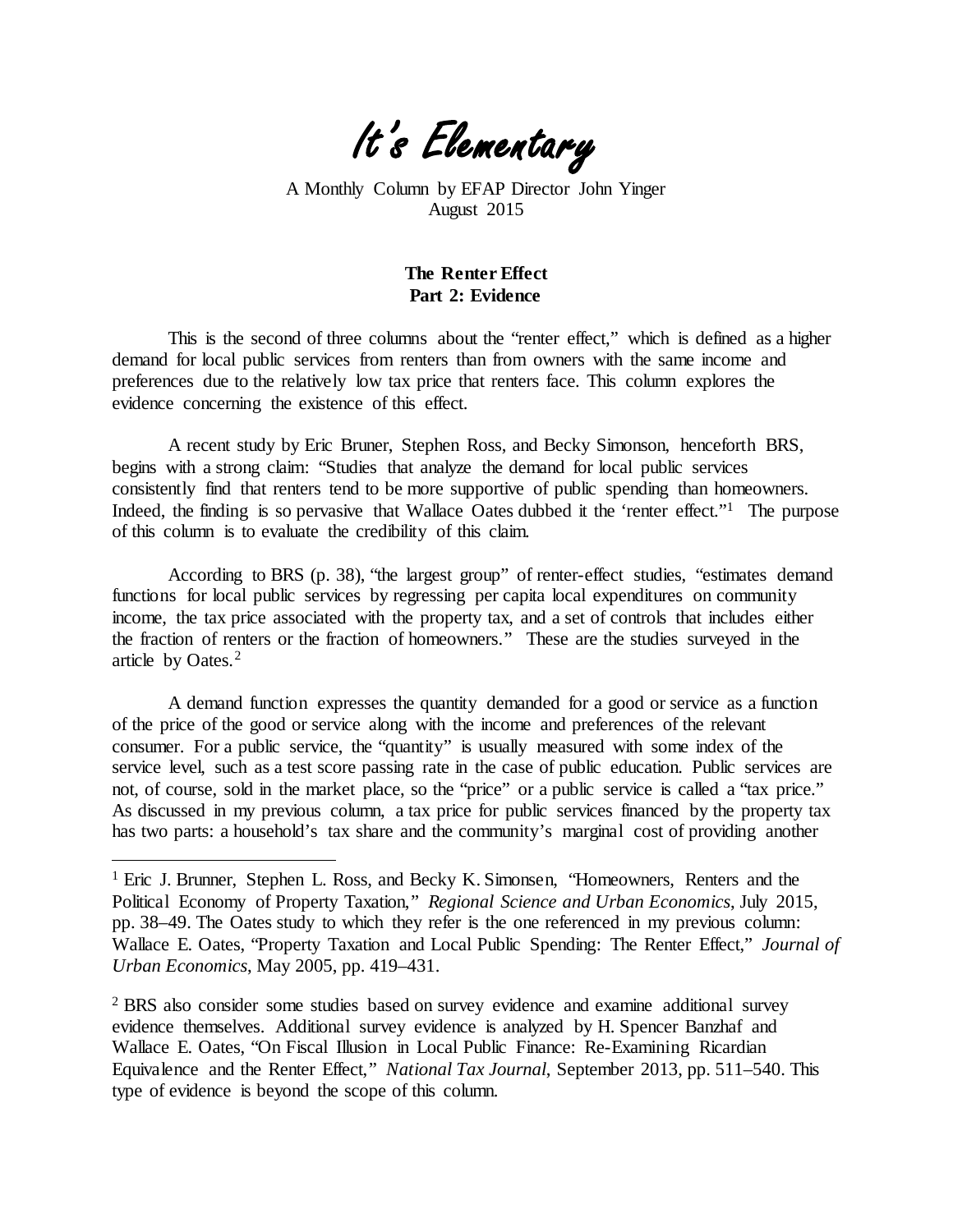unit of the public service  $(MC)$ .<sup>[3](#page-2-0)</sup> Scholars do not usually observe individual demands for public services, but they can observe public service outcomes and the characteristics of the median voter, whose vote determines the outcome of an election in a democracy. Thus, demand for a public service can be estimated at the community level. Let *S* stand for the quantity of a public service in a community, *TS* stand for the median voter's tax share, *C* stand for factors that influence MC, *Y* stand for the median voter's income, and *P* stand for household preferences. The cost variables include local wage rate, demographic factors such as poverty, and population or enrollment, which captures economies or diseconomies of population scale. Then a community-level demand function, *d*, can be written:

$$
S = d\{TS, C, Y, P\} \tag{1}
$$

In early literature on community level demand functions, starting in the 1970s, measures of *S* were not usually available. So scholars used a trick. They multiplied both sides of equation (1) by the cost per unit of *S*, which transforms the left side into expenditure, *E*.[4](#page-2-1) This step also alters the form of right side, which we can indicate by adding an asterisk to the demand function indicator. Hence the equation becomes

$$
E = d^* \{TS, C, Y, P\} \tag{2}
$$

As explained in my previous column, data limitations require *TS* to be measured by the tax share of the median homeowner. Because renters tend to have lower-valued housing than owners, this approach overstates the median tax share in the community—an overstatement that is likely to increase as the share of renters increases. A rough correction for this problem is to include the renter share,  $R$ , as a variable in the regression. If the renter effect exists (and the equation is otherwise correctly specified), the coefficient of  $R$  will be positive; the low tax share of renters leads to a higher spending level than expected based on the median owner's tax share. An equivalent test is to determine whether the homeowner share, (1-*R*), has a negative coefficient.

Of course, this argument requires the equation to include all other relevant determinants of service quantity. This requirement is often not met. For example, the "percent renter" variable is almost certainly correlated with cost variables, such as the poverty rate. Without full controls

 $\overline{a}$ 

<span id="page-2-0"></span><sup>&</sup>lt;sup>3</sup> As noted in my last column, the tax price and many other technical issues relevant to the renter effect are discussed in Tae Ho Eom, William Duncombe, Phuong Nguyen-Hoang, and John Yinger, "The Unintended Consequences of Property Tax Relief: New York State's STAR Program," *Education Finance and Policy*, Fall 2014, pp. 446-480.

<span id="page-2-1"></span><sup>4</sup> Some scholars simply claim that *E* is a measure of public service quality. This approach amounts to the same thing because it implies that the first dollar spent on the service has the same impact on service quality as the last dollar—i.e. that average cost is constant.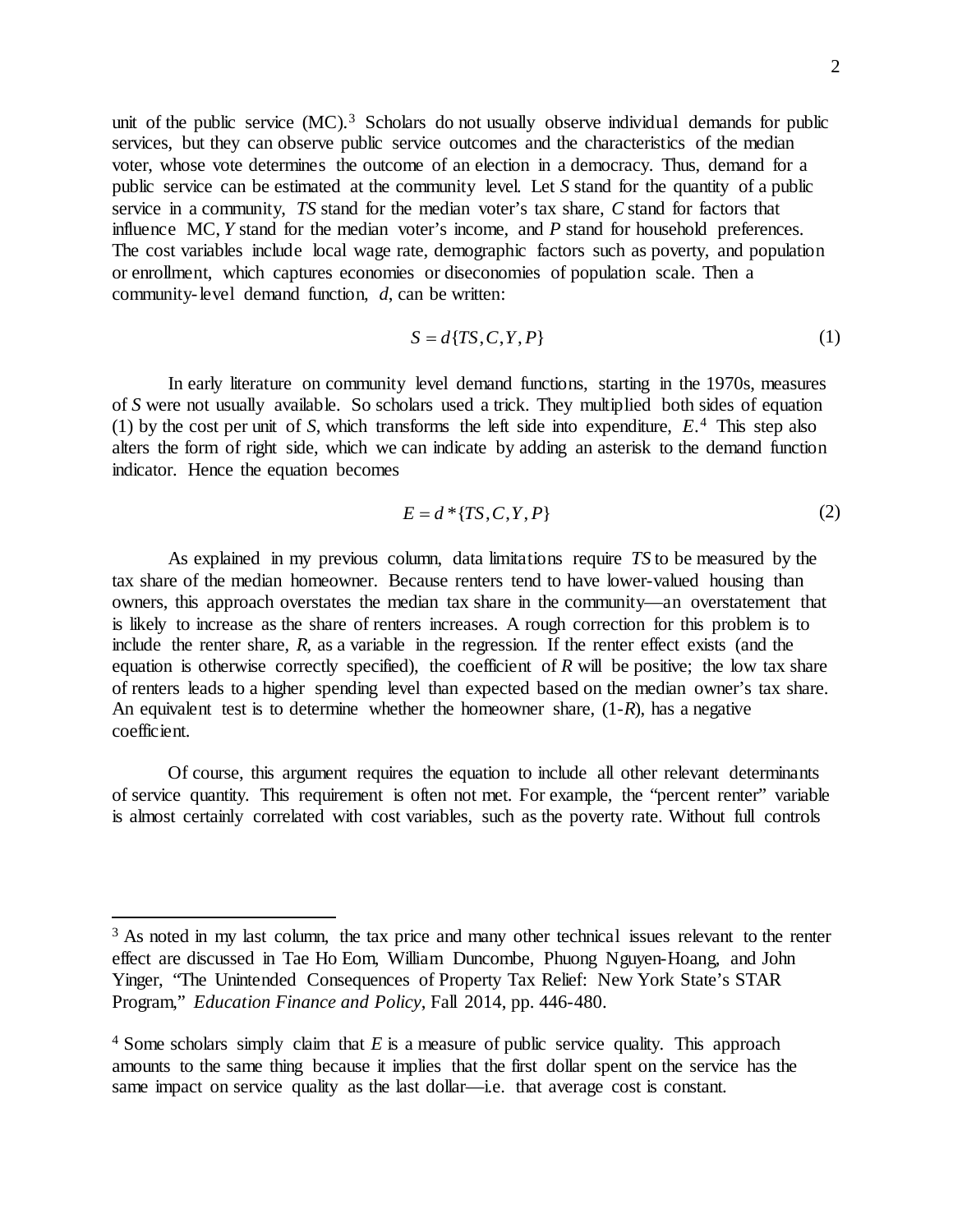for cost variables, the coefficient of the renter variable will be biased in equation (1)—even if the demand interpretation were plausible. <sup>[5](#page-3-1)</sup>

As it turns out, however, this approach faces a much deeper problem. To understand this problem, we need to examine local public cost functions. Local public services, like private goods, have associated production and cost functions. The cost function for a public service expresses spending as a function of the service level, input prices, and so-called fixed inputs, which are factors that influence costs but are outside the control of public officials.<sup>[6](#page-3-2)</sup> In the case of education, for example, the district poverty rate is a key fixed input. In symbols,

$$
E = c\{S, C\} \tag{3}
$$

where *C* includes local wage rates, fixed inputs, and population or enrollment.

In the early literature on community cost functions, *S* was not observed, so the determinants of *S*, namely, median *TS*, median Y, and perhaps *P*, were included in the regression instead. Hence, the standard cost function in the literature was

$$
E = c\{TS, C, Y, P\} \tag{4}
$$

Now the problem is obvious: The demand equation (2) and the cost equation (4) contain exactly the same variables. If one estimates a community-level regression with spending as the dependent variable and *TS*, *C*, *Y*, and *P* as explanatory variables, it is impossible to determine whether one is estimating a demand function or a cost function. Moreover, if one adds percent renter,  $R$ , to this equation, one cannot determine whether its coefficient is picking up a demand effect or a cost effect or some combination of the two. It is simply not credible to interpret this coefficient as a measure of the renter effect as defined by Oates.

So how can a scholar escape this trap? It turns out that there is a simple answer: Estimate (1) and (3) instead of (2) and (4). For several public services, such as education, measures of *S* are now available. Equations (1) and (3) contain different variables. Moreover, estimating equation (3) first makes it possible to calculate a marginal cost term, which is the theoretically correct form, to include in equation (1). With this approach, the renter effect still predicts a positive sign for a percent-renter variable.

<span id="page-3-0"></span> $\overline{a}$ 

<span id="page-3-1"></span><sup>5</sup> Oates recognizes that there may be a problem of "misspecification" (p. 423). Surprisingly, however, he does not include cost factors in his equation (1) or mention the omission of cost factors, which is a common problem in most of the studies he reviews, even though his famous article (David F. Bradford, R.A. Malt, and Wallace E. Oates, "The Rising Cost of Local Public Services: Some Evidence and Reflections," *National Tax Journal*, June 1969, pp. 185-202) initiated the literature on social and demographic factors as cost variables.

<span id="page-3-2"></span><sup>&</sup>lt;sup>6</sup> A complete analysis must also consider productive efficiency, but this complexity is not important for the discussion here. A detailed treatment of efficiency is provided by the article cited in note 3.